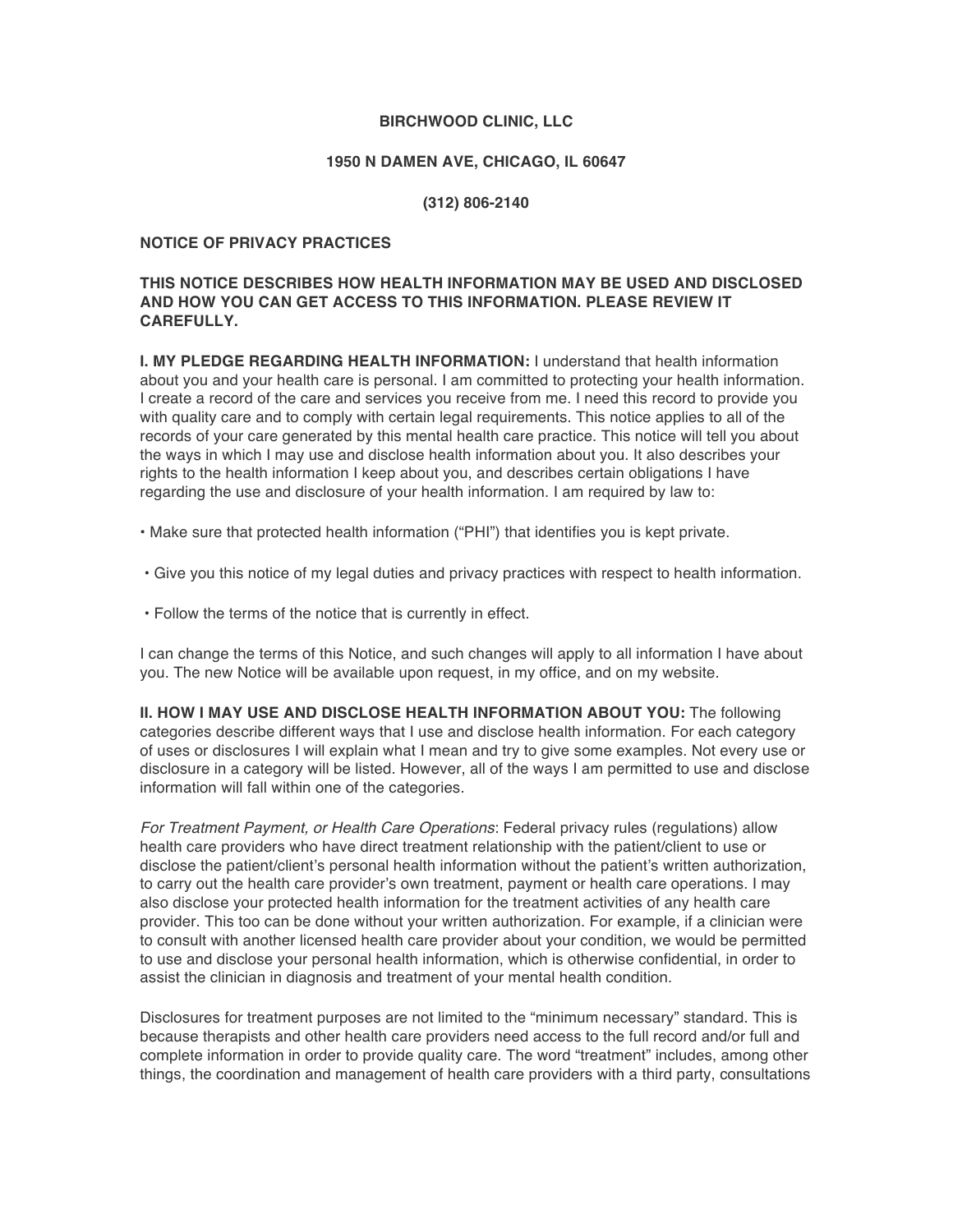between health care providers and referrals of a patient for health care from one health care provider to another.

*Lawsuits and Disputes*: If you are involved in a lawsuit, I may disclose health information in response to a court or administrative order. I may also disclose health information about your or your child in response to a subpoena, discovery request, or other lawful process by someone else involved in the dispute, but only if efforts have been made to tell you about the request or to obtain an order protecting the information requested.

# **III. CERTAIN USES AND DISCLOSURES REQUIRE YOUR AUTHORIZATION:**

1. *Psychotherapy Notes*. I keep "psychotherapy notes" as that term is defined in 45 CFR § 164.501, and any use or disclosure of such notes requires your Authorization unless the use or disclosure is: a. For my use in treating you. b. For my use in training or supervising mental health practitioners to help them improve their skills in group, joint, family, or individual counseling or therapy. c. For my use in defending myself in legal proceedings instituted by you. d. For use by the Secretary of Health and Human Services to investigate my compliance with HIPAA. e. Required by law and the use or disclosure is limited to the requirements of such law. f. Required by law for certain health oversight activities pertaining to the originator of the psychotherapy notes. g. Required by a coroner who is performing duties authorized by law. h. Required to help avert a serious threat to the health and safety of others.

2. *Marketing Purposes*. As a psychotherapist, I will not use or disclose your PHI for marketing purposes.

3. *Sale of PHI*. As a psychotherapist, I will not sell your PHI in the course of my business.

# **IV. CERTAIN USES AND DISCLOSURES DO NOT REQUIRE YOUR**

**AUTHORIZATION:** Subject to certain limitations in the law, I can use and disclose your PHI without your Authorization for the following reasons:

1. When disclosure is required by state or federal law, and the use or disclosure complies with and is limited to the relevant requirements of such law.

2. For public health activities, including reporting suspected child, elder, or dependent adult abuse, or for preventing or reducing a serious threat to anyone's health or safety.

3. For health oversight activities, including audits and investigations.

4. For judicial and administrative proceedings, including responding to a court or administrative order, although my preference is to obtain an Authorization from you before doing so.

5. For law enforcement purposes, including reporting crimes occurring on my premises.

6. To coroners or medical examiners, when such individuals are performing duties authorized by law.

7. For research purposes, including studying and comparing the mental health of patients who received one form of therapy versus those who received another form of therapy for the same condition.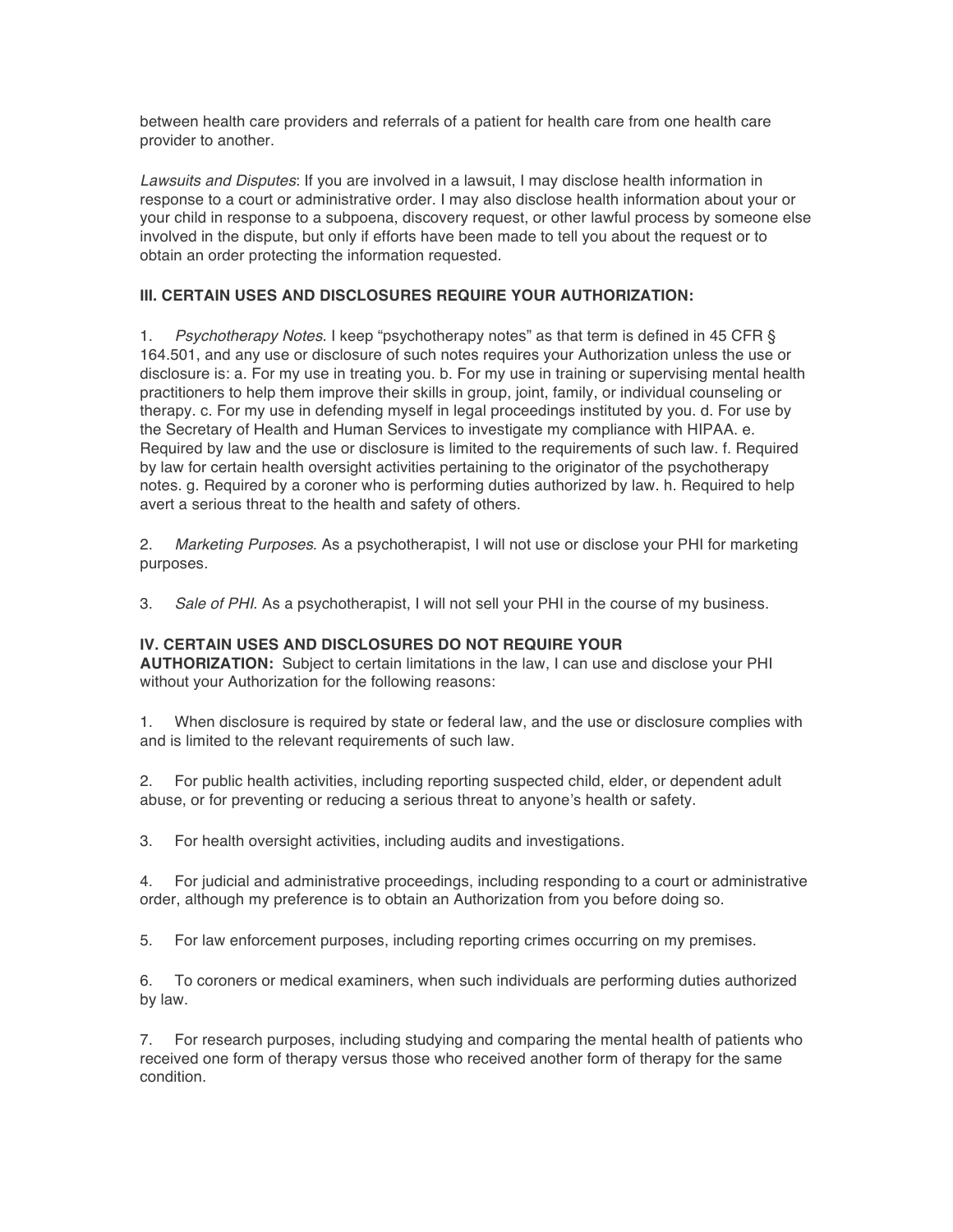8. Specialized government functions, including, ensuring the proper execution of military missions; protecting the President of the United States; conducting intelligence or counterintelligence operations; or, helping to ensure the safety of those working within or housed in correctional institutions.

9. For workers' compensation purposes. Although my preference is to obtain an Authorization from you, I may provide your PHI in order to comply with workers' compensation laws.

10. Appointment reminders and health related benefits or services. I may use and disclose your PHI to contact you to remind you that you have an appointment with me. I may also use and disclose your PHI to tell you about treatment alternatives, or other health care services or benefits that I offer.

**V. CERTAIN USES AND DISCLOSURES REQUIRE YOU TO HAVE THE OPPORTUNITY TO OBJECT:** *Disclosures to family, friends, or other*s. I may provide your PHI to a family member, friend, or other person that you indicate is involved in your care or the payment for your health care, unless you object. The opportunity to consent may be obtained retroactively in emergency situations.

# **VI. YOU HAVE THE FOLLOWING RIGHTS WITH RESPECT TO YOUR PHI:**

1. *The Right to Request Limits on Uses and Disclosures of Your PHI*. You have the right to ask me not to use or disclose certain PHI for treatment, payment, or health care operations purposes. I am not required to agree to your request, and I may say "no" if I believe it would affect your health care.

2. *The Right to Request Restrictions for Out-of-Pocket Expenses Paid for In Full*. You have the right to request restrictions on disclosures of your PHI to health plans for payment or health care operations purposes if the PHI pertains solely to a health care item or a health care service that you have paid for out-of-pocket in full.

3. *The Right to Choose How I Send PHI to You*. You have the right to ask me to contact you in a specific way (for example, home or office phone) or to send mail to a different address, and I will agree to all reasonable requests.

4. *The Right to See and Get Copies of Your PHI*. Other than "psychotherapy notes," you have the right to get an electronic or paper copy of your medical record and other information that I have about you. I will provide you with a copy of your record, or a summary of it, if you agree to receive a summary, within 30 days of receiving your written request, and I may charge a reasonable, cost based fee for doing so.

5. *The Right to Get a List of the Disclosures I Have Made*. You have the right to request a list of instances in which I have disclosed your PHI for purposes other than treatment, payment, or health care operations, or for which you provided me with an Authorization. I will respond to your request for an accounting of disclosures within 60 days of receiving your request. The list I will give you will include disclosures made in the last six years unless you request a shorter time. I will provide the list to you at no charge, but if you make more than one request in the same year, I may charge you a reasonable cost based fee for each additional request.

6. *The Right to Correct or Update Your PHI*. If you believe that there is a mistake in your PHI, or that a piece of important information is missing from your PHI, you have the right to request